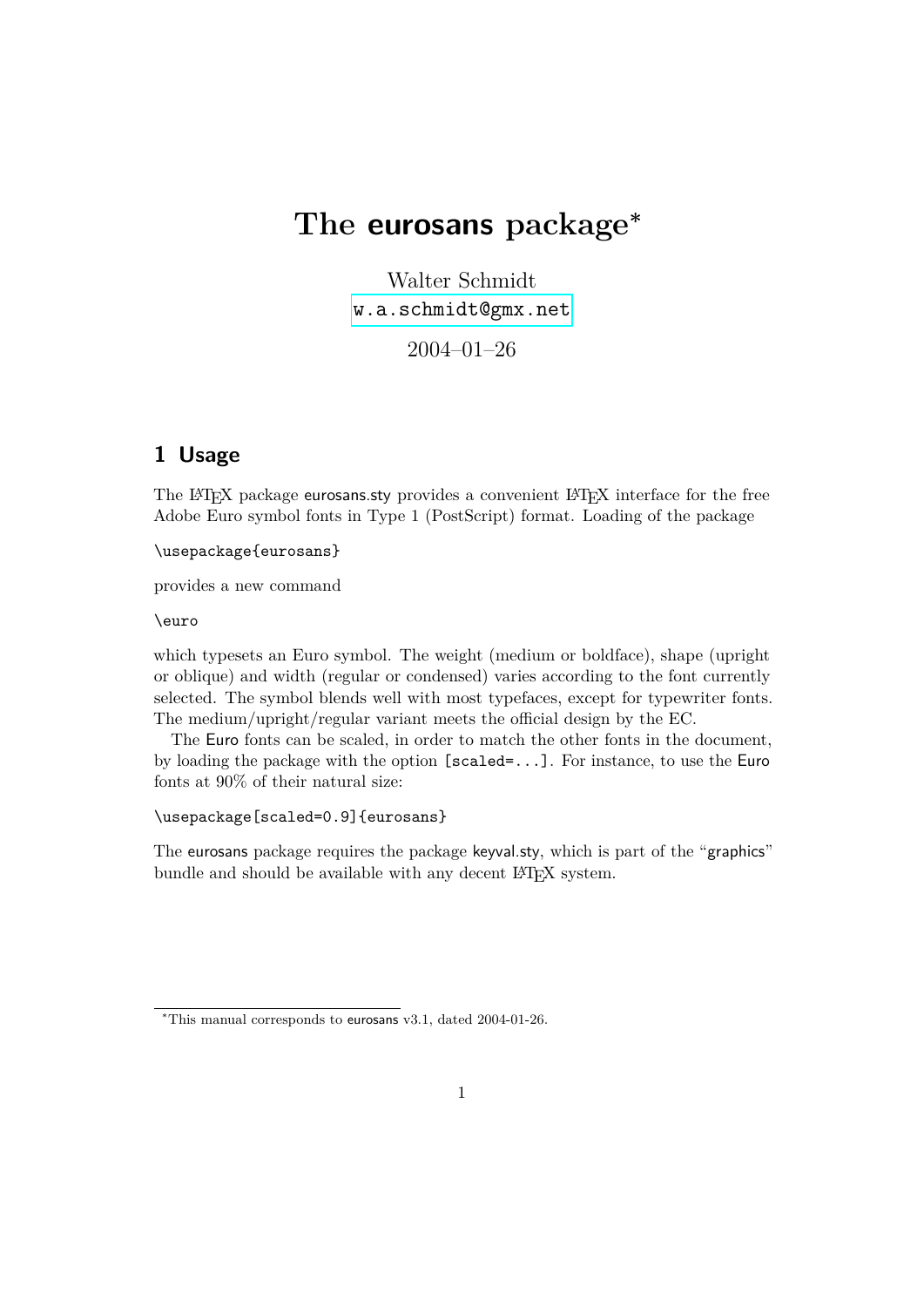## **2 The font family eurosans**

The command \euro switches to a particular font family named "eurosans", which is set up with the encoding "U" only.

| <b>NFSS</b> classification: |  |
|-----------------------------|--|
|                             |  |

| series  | shapes | PostScript FontName                          |
|---------|--------|----------------------------------------------|
| m       |        | n, it, sl EuroSans-Regular, EuroSans-Italic  |
| b, bx   |        | n, it, sl EuroSans-Bold, EuroSans-BoldItalic |
| mc      |        | n, it, sl EuroMono-Regular, EuroMono-Italic  |
| sbc, bc |        | n, it, sl EuroMono-Bold, EuroMono-BoldItalic |

(The EuroMono typefaces are actually condensed versions of EuroSans.)

### **3 Obtaning and installing the Euro Fonts**

- (1) Install the font metrics (.tfm files), to be found in the CTAN directory fonts/euro/tfm.
- $(2)$  Install a font map file for dvips, pdfT<sub>E</sub>X etc, to be found in the CTAN directory fonts/euro/dvips:
	- zpeu.map is for use with dvips and pdfTEX on PC or Unix platform, it requires renaming of the fonts according to the Karl-Berry scheme.
	- zpeu-origname.map: dito, but you need not rename the fonts;
	- zpeu-mac.map is for use on the Mac platform

A font map file and the .tfm files for the Euro fonts may already be provided in your TEX system, so that you need not install them manually; please, consult its documentation!

(3) Due to legal reasons, the actual Type1 fonts (.pfb and .afm files) are *not* distributed from CTAN. They can be obtained for free from Adobe:

<http://www.adobe.com/type/eurofont.html>

a) PC, Unix

You will receive a self-extracting archive "eurofont.exe" for  $DOS/Win$ , which can be unpacked using Info-Zip's "unzip" program, too. The archive file can also be downloaded immediately:

<ftp://ftp.adobe.com/pub/adobe/type/win/all/eurofont.exe> <ftp://ftp-pac.adobe.com/pub/adobe/type/win/all/eurofont.exe>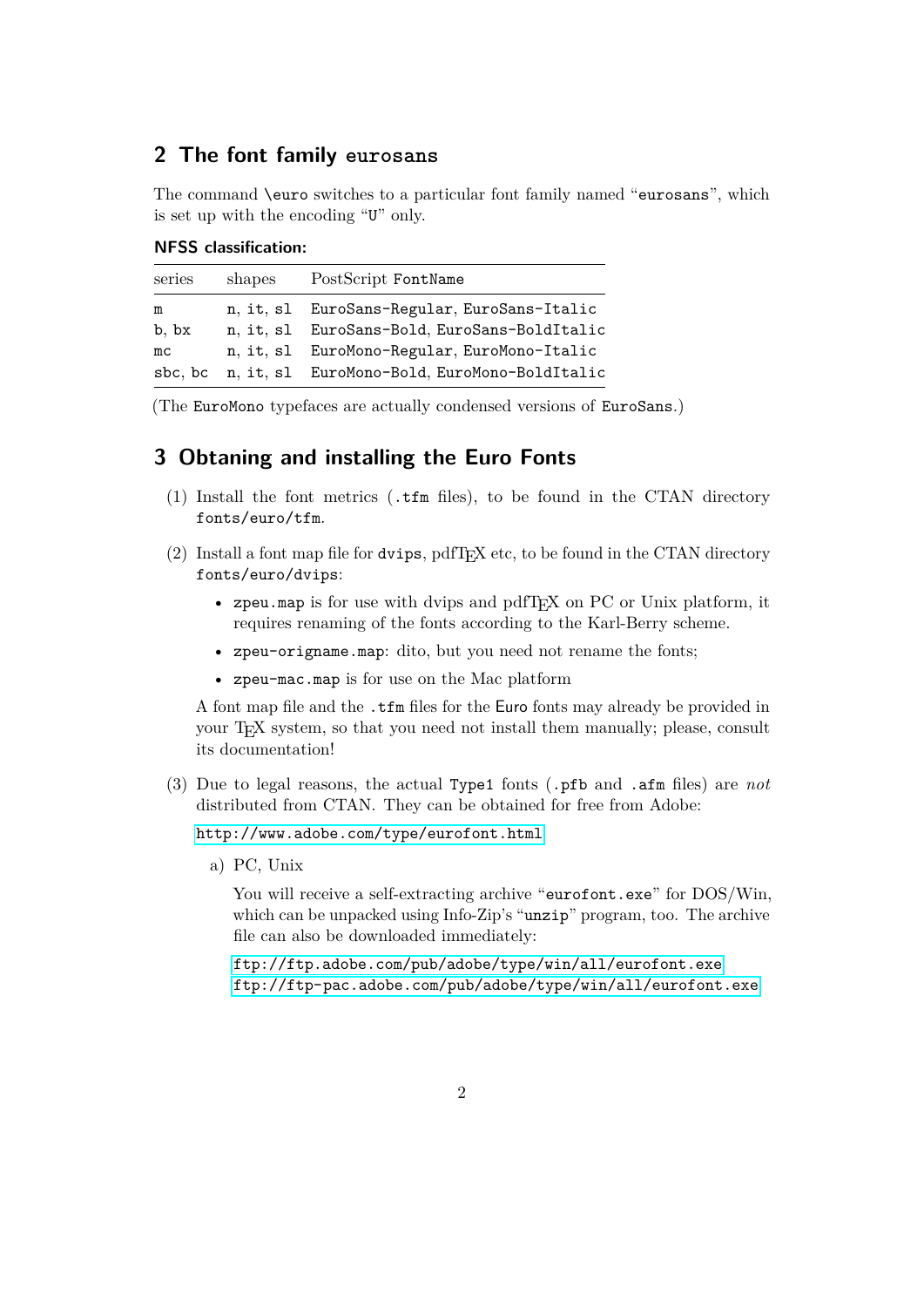b) Mac

The LWFN-Fonts and the Screenfonts for Apple Macintosh Computers can be downloaded immediately as:

<ftp://ftp.adobe.com/pub/adobe/type/mac/all/eurofont.sea.hqx>

You need Aladdin's StuffIt Expander to remove the binhex encoding of the self-extracting archive.

(4) a) PC, Unix

Move the .pfb and .afm files from the archive to a suitable directory of your T<sub>E</sub>X system. When using the map file "zpeu.map", you also have to rename the files as follows:

```
1<sub>------</sub>.PFB \rightarrow zpeurs.pfb
\_1B<sub>_____</sub>.PFB \rightarrow zpeubs.pfb
11<sub>-----</sub>.PFB \rightarrow zpeuris.pfb
_1BIBI<sub>----</sub>.PFB \rightarrow zpeubis.pfb
2<sub>------</sub>.PFB \rightarrow zpeurt.pfb
2B<sub>_____</sub>.PFB \rightarrow zpeubt.pfb
2I_{\text{max}}. PFB \rightarrow zpeurit.pfb
2BI<sub>____</sub>.PFB \rightarrow zpeubit.pfb
-3<sub>------</sub>.PFB \rightarrow zpeur.pfb
\text{\_3B}_{\text{\_---}}.PFB \rightarrow zpeub.pfb
\_3I<sub>_____</sub>.PFB \rightarrow zpeuri.pfb
\text{\_3BI}\text{\_}.PFB \rightarrow zpeubi.pfb
. . . and ditto for the .AFM files!
```
When using the map file "zpeu-origname.map", you need *not* rename the files; however, on Unix you should make sure that the names are lower case.

b) Mac

If you are using the LWFN fonts for Macs just copy them into your Fonts folder in the System folder.

See the manual of your T<sub>EX</sub> distribution.for how to use the screen fonts in your DVI viewer.

For OzT<sub>F</sub>X make a new config file or add the new fonts to an existing config file like this:

zpeurs EuroSanReg "Euro Sans" nil

and so on for the other fonts.